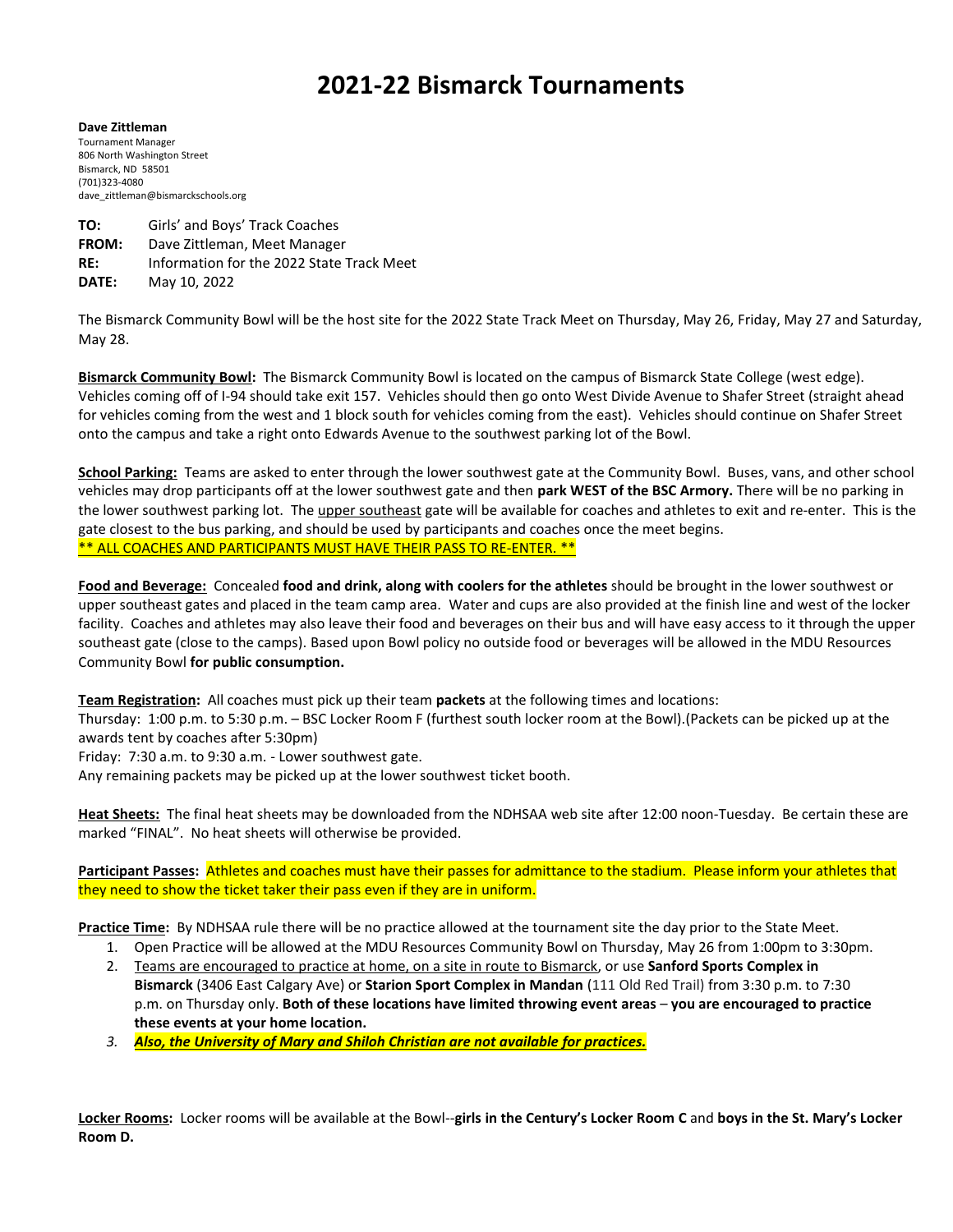#### **Coaches Meetings:**

**Class A Coaches Meeting** - Thursday, May 26 at 3:30 p.m. in the Bismarck High Locker Room A (furthest north locker room). Class B Coaches Meeting - Thursday, May 26 at 3:30 p.m. in the University of Mary Locker Room B (2<sup>nd</sup> furthest north locker room).

**Throwing Implement Measurements:** All implements must be weighed, measured, and approved prior to the start of the field events. Measurements will be done in the storage area on the south end of the locker rooms (just through the lower southwest gate) at the Bowl with the following time schedule:

**Thursday - 2:00 p.m. - 4:00 p.m. –** *(For Thursday Event Only)* **Friday - 7:30 a.m. - 9:30 a.m. Saturday - 7:30 a.m. - 8:30 a.m.**

#### **Pole Vault Weigh-ins and Pole Inspections:**

All pole vaulters will weigh-in on the day of their competition. Weigh-ins and pole inspections will be done in the official's room on the west side of the locker room complex, with the following time schedule:

Thursday - 2:30 p.m. - 3:30 p.m. – *CLASS A BOYS ONLY*

Friday- 8:00 a.m. - 9:00 a.m. – *CLASS B BOYS & CLASS B GIRLS ONLY*

Saturday - 8:00 a.m. - 9:00 a.m. – *CLASS A GIRLS ONLY*

Helmets must be worn during weigh-in, all warm-ups and competition tries. Please read rule (6-5) of the National Federation Track and Field Rule book regarding specific pole vault regulations.

**Team Camps:** Team camps should be set up at the upper east grass apron of the Bowl. You are also encouraged to bring tents, canopies, and blankets for your team camp. You may set up your tents and canopies on Thursday **AFTER 12:00pm or** Friday and Saturday during the meet. Team camps will not be allowed in the Bowl Locker Rooms, on the football field or on the lower grass areas of the Bowl (below the concrete walkway).

**Coaches Seating:** An area for coaches seating will be set up on the far west section of the north grandstand. Only coaches will be allowed in this area. Student managers and other team personnel should not be in this area. **Coaches are not allowed on the track or football field during the meet.** Seating for coaches will also be available in the field event areas (one coach per school - only during the time their athlete is competing).

**Marshalling Area:** All races will be marshalled in the northeast corner of the football field where the bleachers are located. This area is just west of the pole vault area. Please make sure that your athletes are aware of this area and are on time for their events.

**100/110 Hurdle Warm-Ups**: Hurdles will be placed on the northeast side of the track for high hurdle warm-ups/starts from 1:30- 1:55pm on Friday and 1:00pm -1:20pm on Saturday. We will have officials monitoring this warm-up area. Hurdles will be provided on the infield for general warm-up as well. *Only first hurdle starts will be allowed in NE corner of track.*

**Athletic Trainers:** Athletics Trainers will be on staff throughout the State Track Meet. The sports medicine area will be located in the training room located just under the scoreboard. Each school must provide their own training materials. Each coach is responsible for bringing medical information on each athlete (i.e. - physical card that has a medical release signed by the parent in case that athlete would need emergency care).

**Spikes:** Only 1/4" pyramid spikes can be used on the track. No needle spikes will be allowed. Spikes will not be on sale at the stadium. Please purchase all spikes and replacement spikes prior to the meet.

**Uniforms:** As per rule 4-3, removal of any portion of the team uniform excluding shoes is prohibited in the following areas: the infield, the track, the area around the track and the field event areas. Competitors must be in school issued uniform to receive their award (no sunglasses, hats, etc.).

**T-Shirt Sales:** Tournament T-Shirts will be sold by Coaches Choice in the West Locker Room Area. They will be available to purchase – Thursday – 2:30pm-8:00pm, Friday – 8:00am – 2:00pm, and Saturday UNTIL SOLD OUT. A pre-order link will also be sent to you through NDHSAA.